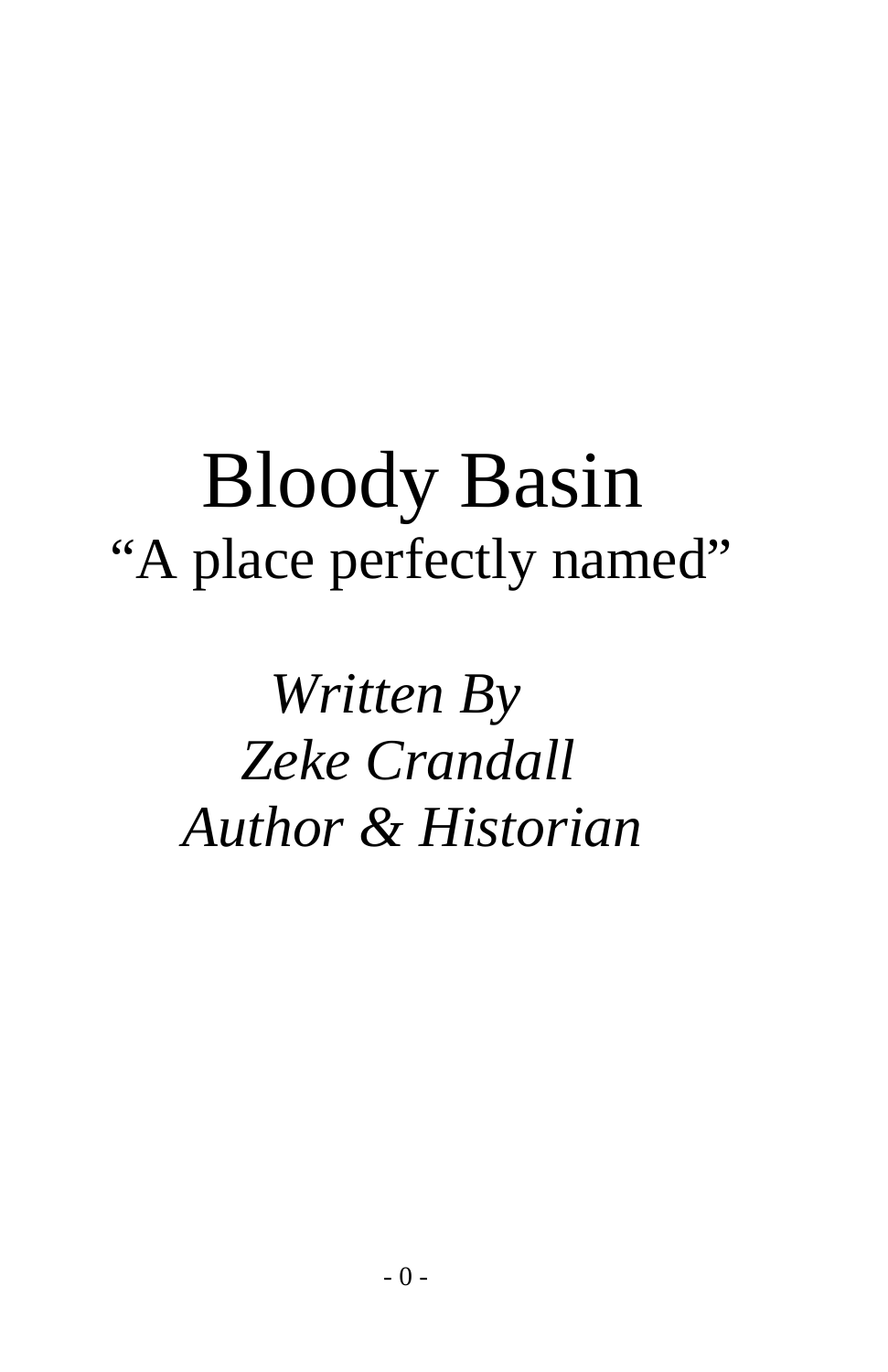Heading north out of Phoenix on the Interstate 17, which connects Phoenix with Flagstaff, get off at the Bloody Basin exit, which is the second exit north after the Sunset Point rest area exit. The next exit is the Badger Springs exit. Badger Springs got its name from the fact that there is a natural spring about five miles southeast of the Iterstate 17 turnoff and the trail is well marked.

Below is a picture of one of the small pools along Badger Springs.



 Near the spring is the home of a family of badgers. Anyone who comes near the spring has to deal with pound for pound the meanest nastiest animals for their size that lived in the southwest.

On the next page is a picture of an adult male American Badger. A full grown male can reach 3 feet in length and weigh up to 30 pounds. Not even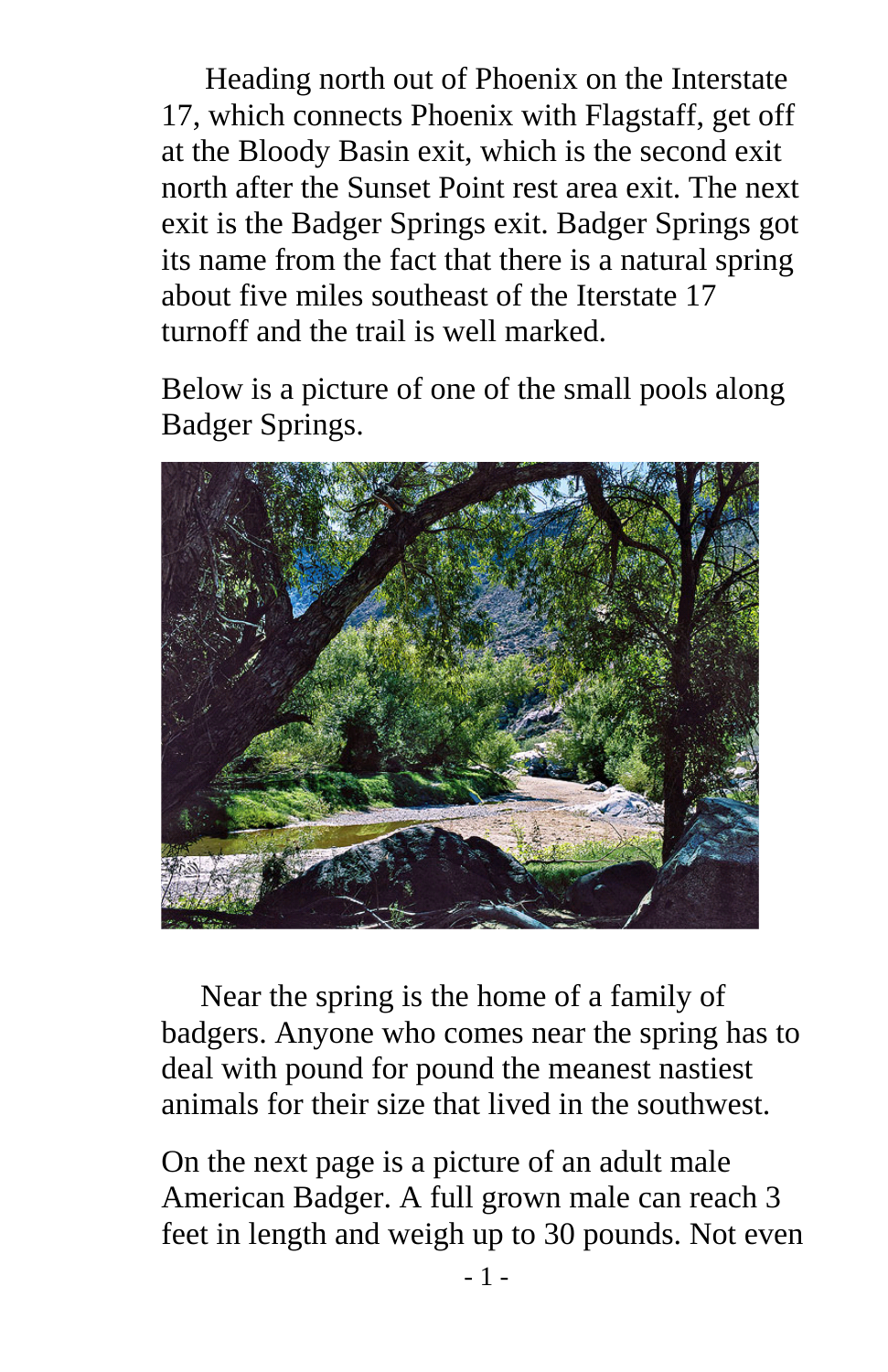a mountain lion will try to take a badger. I have personally been cornered by one that looked exactly like the one below.



 When I was a teenager, me and some of my friends would drive up to Badger Springs, then hike into where the spring begins and go skinny dipping in the pools. One time we got a little too close to one of the badger's home and we had one stand just like this picture and snarl at us. Seeing those major league teeth was enough for us to stop dead in our tracks and take a different trail.

 The next exit heading north after the Badger Springs exit is the Bloody Basin turnoff. If you make a left turn you go back under I-17 and the road continues for about three miles to a fork at the ghost town of Cordes. From there you can go right to Mayer and left to the ghost towns of Cleator, Bumblebee and Crown King. If you make a right turn at the Iinterstate 17 turnoff you are dead on the Bloody Basin road it continues for 30 miles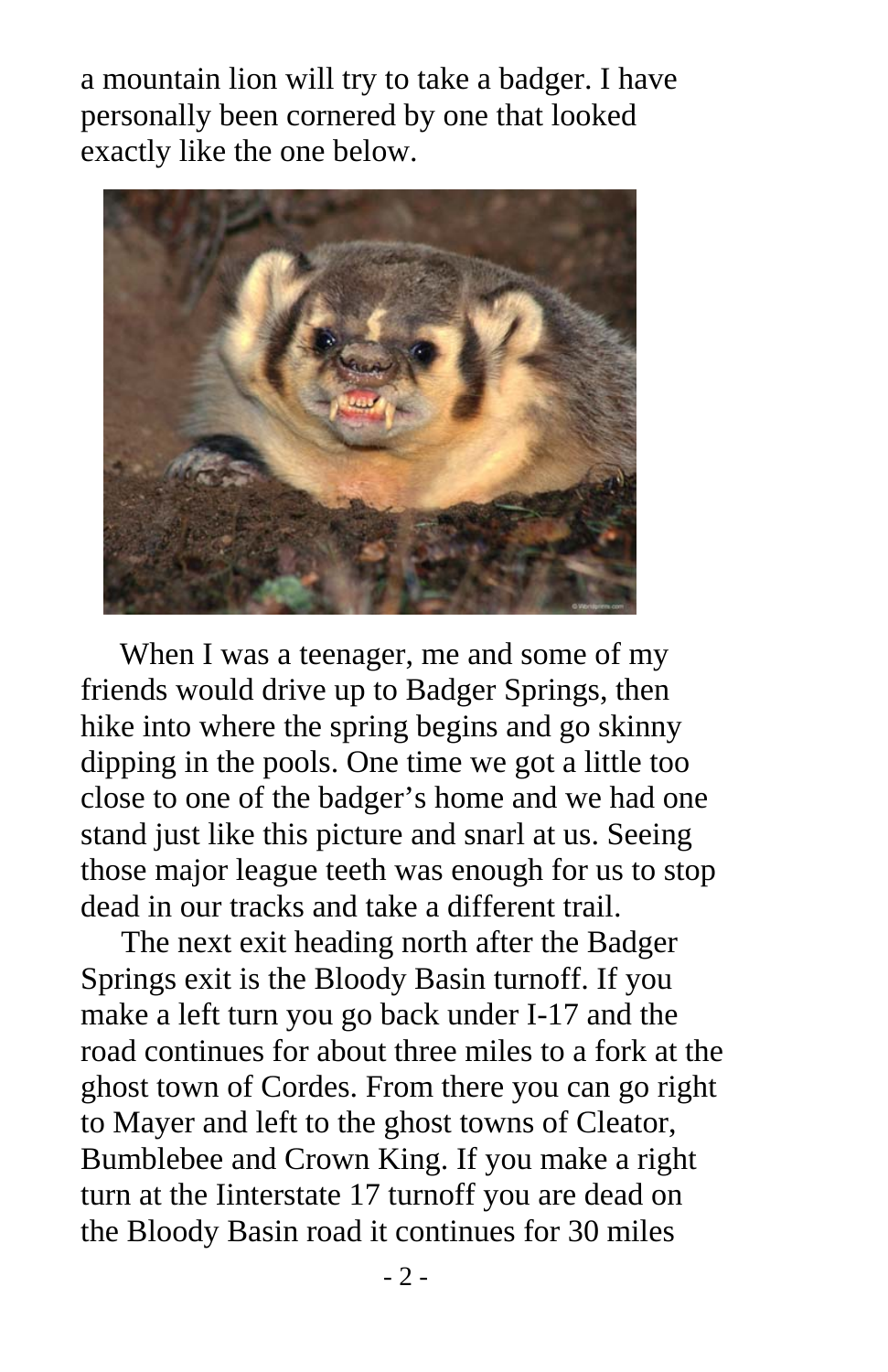east and ends at the New Sheep Bridge that extends over the Verde River.

 About eight miles in on the Bloody Basin road there is a pile of rocks looking south about two hundred yards from the road that marks the place of the famous battle that the area is named after.

 There is also Apache Burial grounds near the spot of the battle where the braves that were killed in the battle were buried. When I was a boy the area was covered with arrowheads, pottery, other artifacts, and skeletons that had been dug up by varmints. Today there is not much left since there is such a demand for Indian artifacts, which by the way is against the law to take from any Indian burial grounds. It is very sad to see the deprivation of these historical areas.

 Our government, if aware of these burial grounds generally converts them to Wilderness Areas. Wilderness areas prohibit any motorized vehicles from entering. There are a lot of folks that disagree with this logic but I for one believe we need to preserve these historical areas for our future Americans.

 There are several stories that have been told over the years about how it received its name. The most convincing story but also not correct was the story that a herd of sheep were slaughtered on this land by cattlemen who were trying to protect their grazing land from the sheep herds that grazed in the winter months in Bloody Basin. The Bask sheep ranchers that lived in the Mesa drove their herds of sheep from the valley in the summer months to Bloody Basin to graze then back to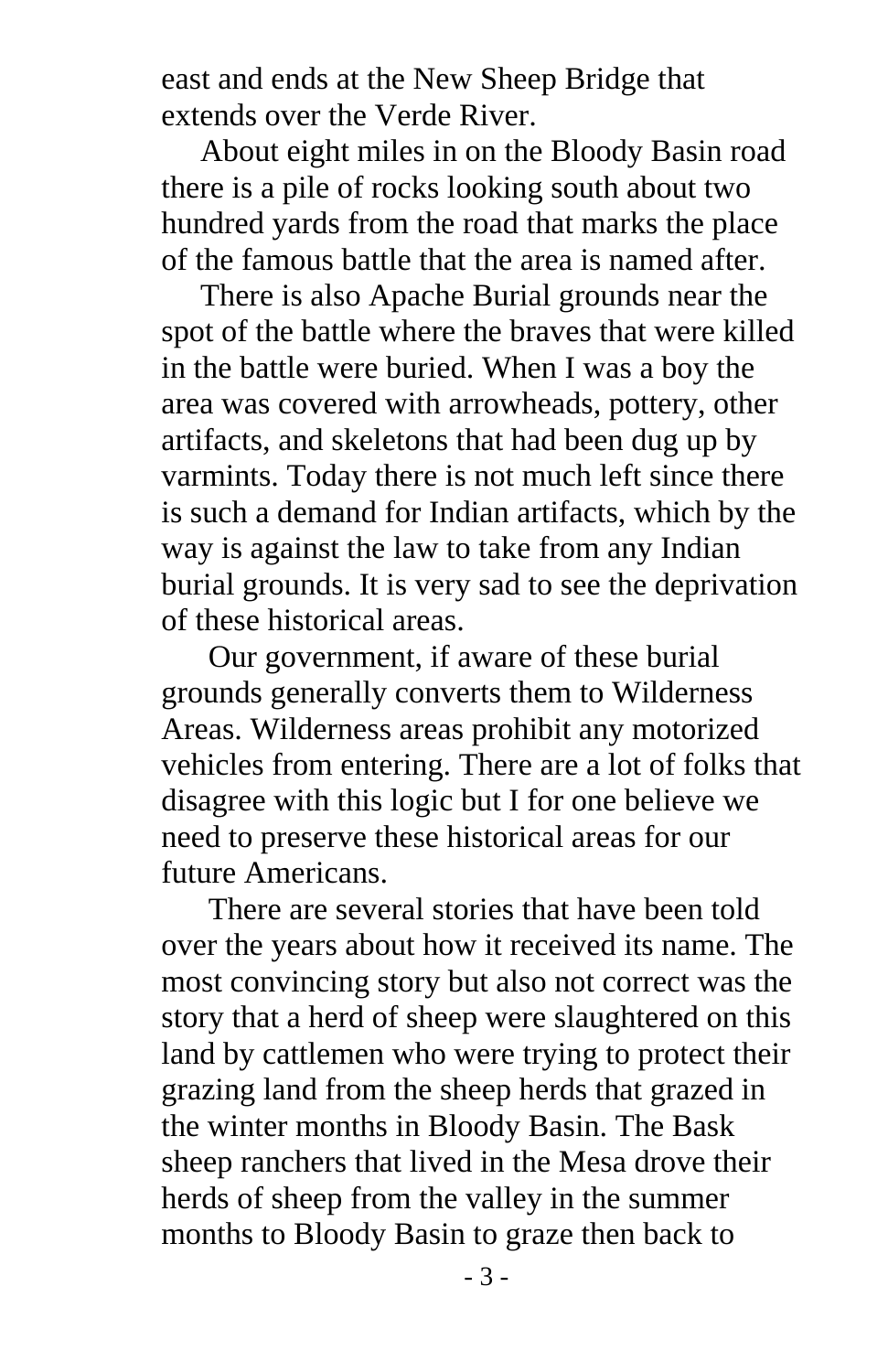Mesa in the winter months. Bloody Basin was Cattle Country. The problem was that Sheep ate the foliage right down to the roots. Cattle and horses will only eat to the ground so the plants will come back next spring. After the sheep are through, nothing grows back for several years.

 In fact the slaughtering of a sheep herd by cattlemen in the Bloody Basin area could very well have happened because their was a huge range war here in the Arizona Territory between the Tweksbury family, Sheep Herders, and the Graham Family Cattle Herders.

 This range war was called the Pleasant Valley War which mostly took place in the area located south of Payson, Arizona but there were incidents that are recorded in other areas of the Arizona Territory between cattlemen and sheep herders during that time period.

 In this story I am going to share with you the real story of the incidents that lead up to the battle for which Bloody Basin Road was named and the battle itself. By the way Bloody Basin is also a great place to hunt for Javelina, wild pigs,although they are really not from the pig family and are from the rodent family. Yep that's right they are just like a big rat or squirrel!

White me started to invade Arizonac, which was what the Mexicans called our area in the mid 1800's. The name was eventually was shortened to Arizona, a Pima Indian word for "Enemy." There ensued constant warfare between white settlers and the native Apache Indians that lived in the area.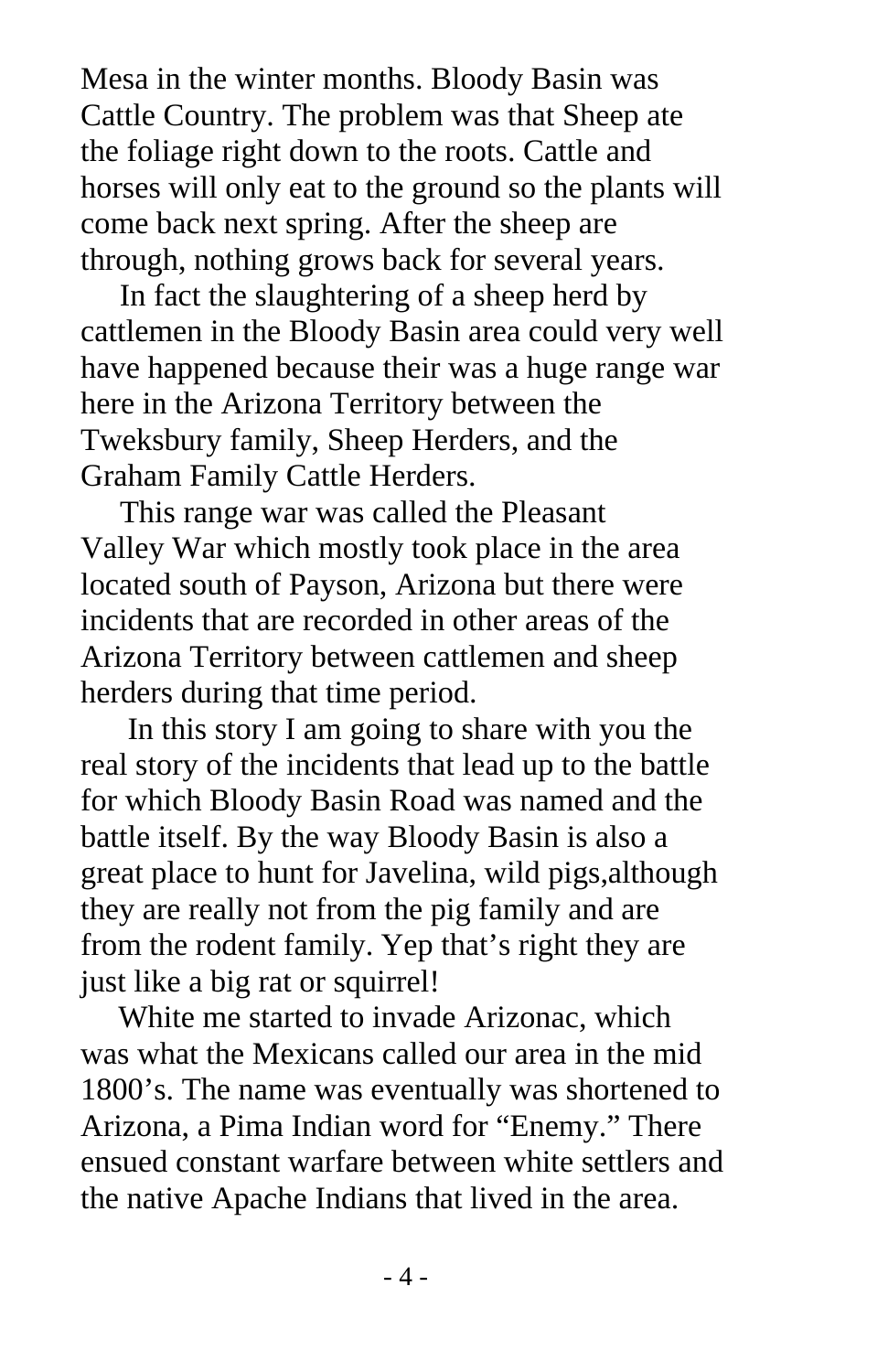In March of 1873 there occurred an Indian raid along the Hassayampa River below the town of Wickenburg in which Augustine C. (Gus) Swaim, John McDonald and an eighteen year old boy, George Taylor, were ambushed one by one, then tortured and killed by Indians. This was less than a year and a half after a stagecoach massacre of eight people just west of Wickenburg.

 Gus Swaim was an old "Hassayampa" area veteran who had come into the gold fields around Prescott in early 1864, the year the town was founded, and was an experienced mountain man and Indian fighter. For several years Gus had mined around Prescott and then for a couple of years had farmed at Walnut Grove, located about ten miles south and of Prescott near Walnut Creek.

 Gus had become accustomed to Indians and had lost all fear of them. While living in Walnut Grove, which lies in the Bradshaw Mountains, a mountain range that lies south of Prescott and continues south to Crown King, a distance of forty miles from Prescott to Crown King, one day a hungry Indian came to his cabin. The Indian was in search of food.

 Gus had a pot of beans on the stove that had started to ferment. He gave the beans to the Indian, who cleaned them out. About an hour later the Indian's stomach started to swell up and he became very sick. Gus thought it was a great joke.

 In another incident just a month after the sick Indian incident, five Indians snuck up on Gus and his partner John White as they were taking a bath in Walnut Creek. One of Indians fired his rifle at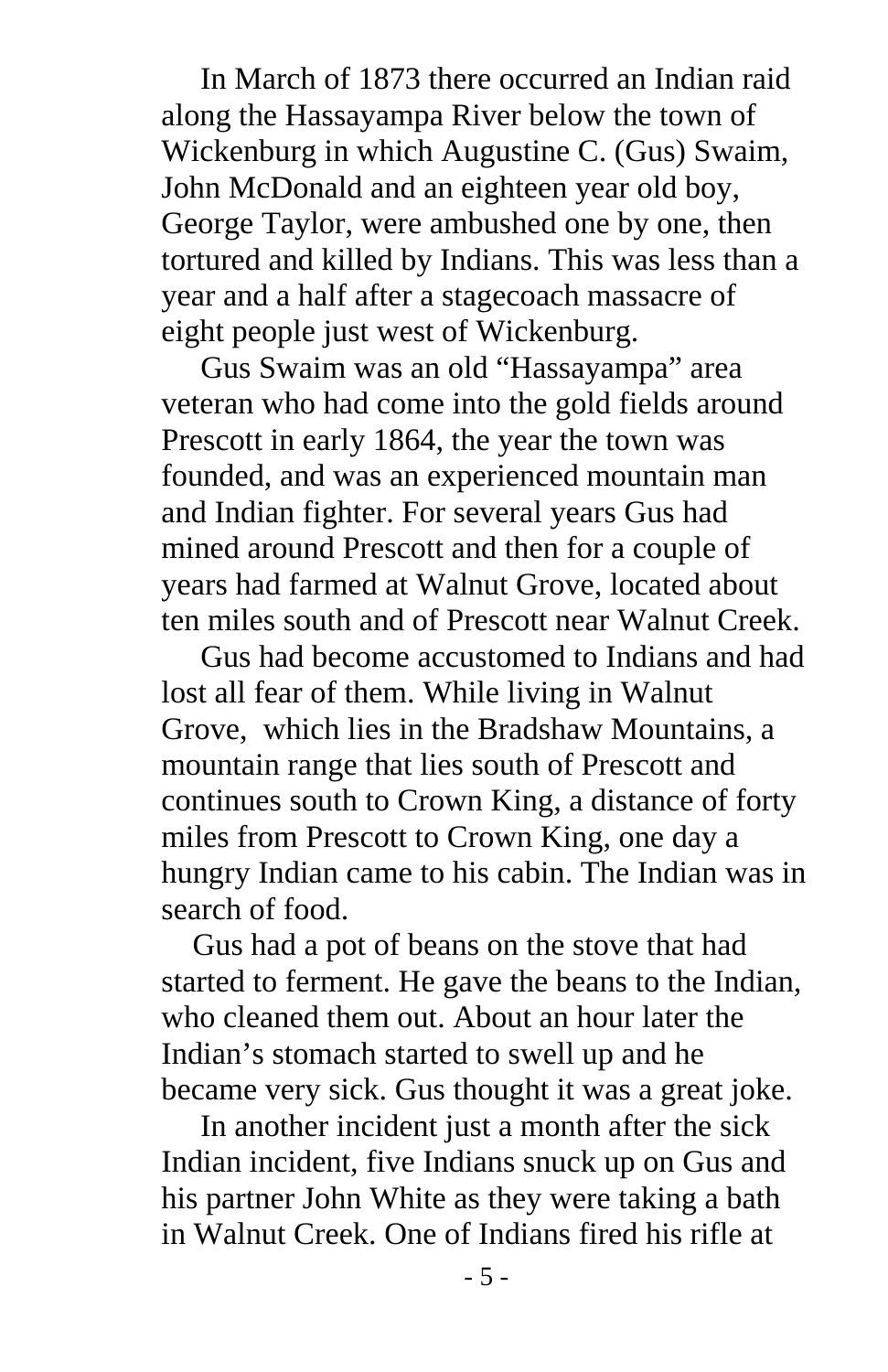Gus. As it so happened it was the same Indian that Gus had poisoned but the Indian missed. Gus fired from the hip, shot and killed the Indian. Gus and White then put the body high in a tall pine tree and it stayed there until it was just a skeleton. And we say the Indians were brutal. One has to wonder if they learned their savagery out of what they were taught by the early settlers.

 In the winter of 1872-73 Gus was staying in Wickenburg when he decided to start a road house and stage station on the desert between Phoenix and Wickenburg where present day Morristown is located. Since he did not have a well, he was forced to haul water from the nearby Hassayampa River. The most convenient place to get water was above Smith Mill where ore from the famous Vulture Mine was being treated.

 Unfortunately for Gus, his water barrels became empty at the same time that a band of 200 or more Tonto Apaches happened to be traveling through the area. Not knowing they were near, Gus hitched his mules to the wagon with the empty barrels on the morning of March 11, 1873 and was driving the team up the sandy river bottom just as the Indians arrived at its brushy banks.

 The Indians saw him approaching and took him completely by surprise. They shot him full of arrows as he drove past their ambush, rendering him incapable of using either his pistol or his rifle. When his body was found later there were six deep arrow wounds in his breast indicating he had been shot at close range and his head had been smashed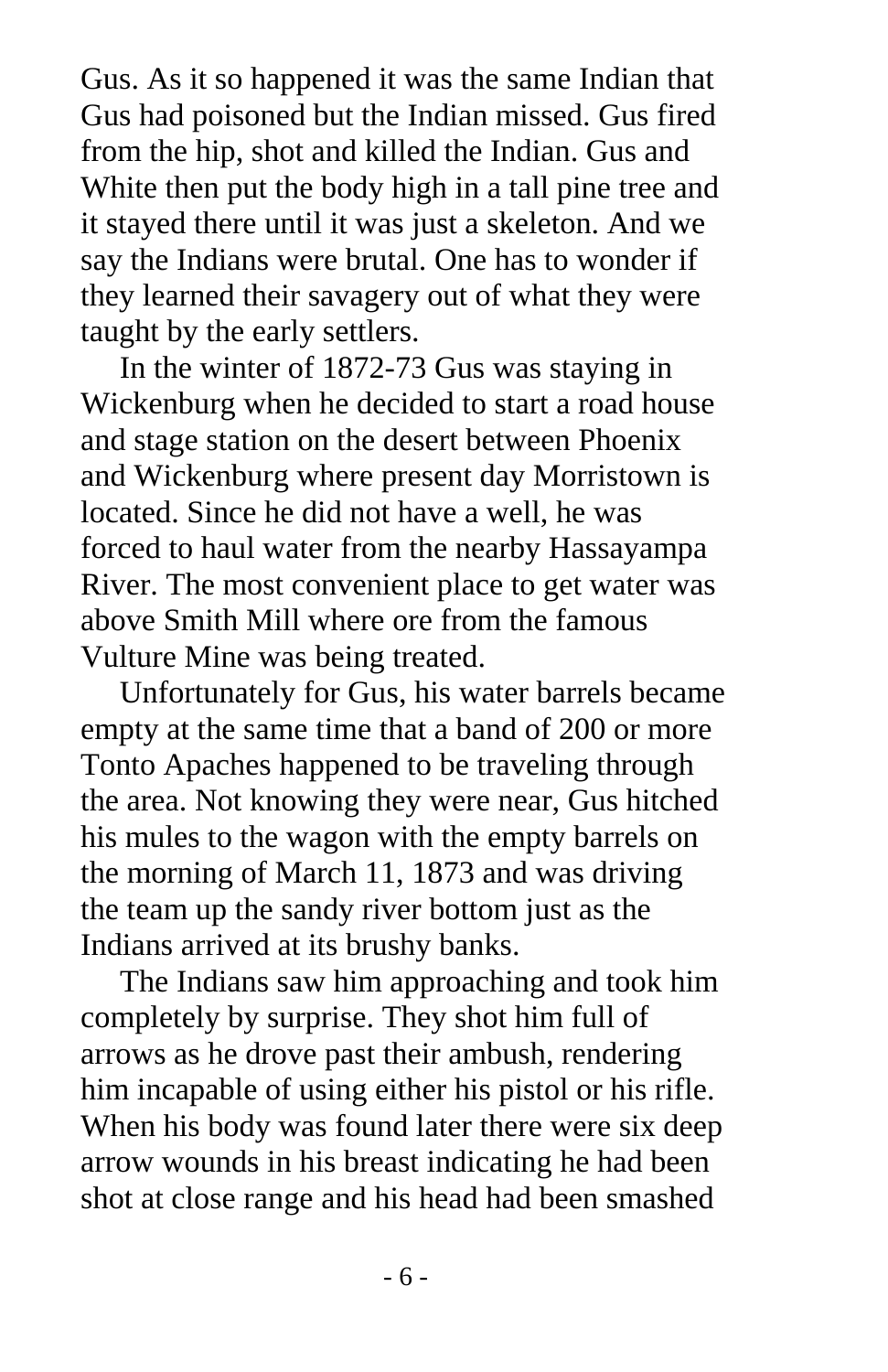with what looked like had been done by a large rock that was lying near his nude body.

 The Apache's stripped Gus of his guns and his clothing and unhitched the mules from the wagon. Taking them back a distance from the river, they immediately killed one of the mules, started fires and proceeded to cook and eat it. Horses and mules were simply mobile food as far as the Apaches were concerned. In the meantime they posted sentinels to watch for travelers.

 Within an hour after the death of Gus, George Taylor the eighteen year old son of John Taylor, Smith's Mill's foreman, came walking down the streambed on his way to the mill from the head of the ditch that supplied water to the mill.

 Although he was armed with a pistol, the sudden flight of arrows, several of which pierced his body and fierce yells of the Indians so shocked and stunned him that he couldn't use the gun. He ran a short distance before he hit the ground badly wounded but not dead. When his naked body was found later it was evident he had been thrown into a clump of cactus and also tortured.

 Apparently the Indians remained in their camp that night, for when John McDonald, one of Smith's mill hands, came riding along about daylight the next morning on his way to Wickenburg, the Indians killed him and also left his nude body near Gus Swaim's body. Taking all of the dead men's horses, they broke camp and headed off in a north easterly direction, toward their camp just beyond the Matazal Mountains located about fifty miles from Wickenburg.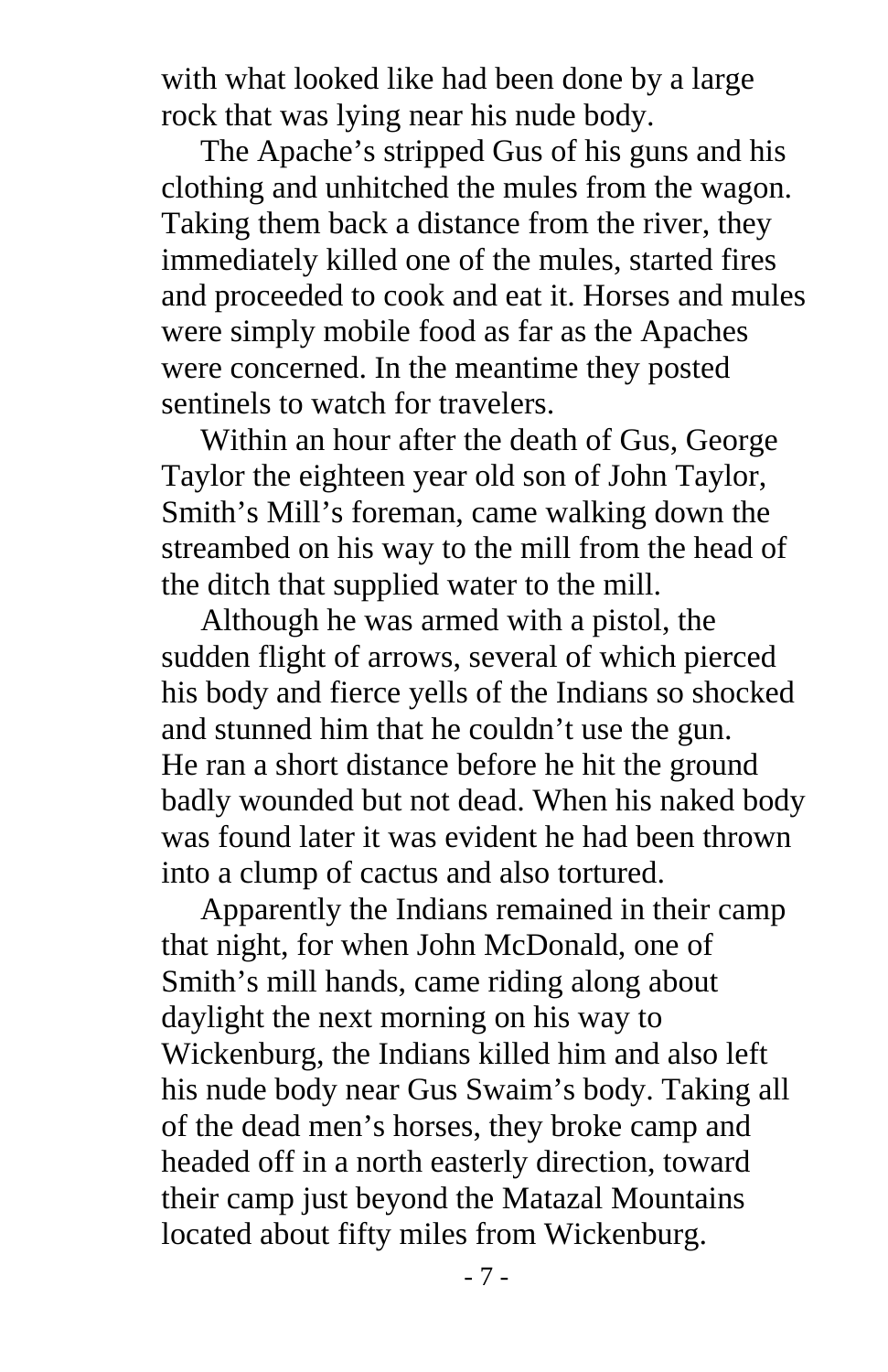That same morning Smith and several others came looking for young Taylor, who had failed to arrive back at the mill the previous evening. They came upon the bodies of Swaim and McDonald near the wagon and after some search found George Taylor's body back among the rocks about one hundred yards from the other two.

 A wagon was brought and the bodies were taken away to be buried. Word of the murders was sent immediately to the nearest military post, Camp Date Creek, which was about thirty miles north of Wickenburg.

 As soon as they received word from General Crook, the army was on the renegade Apache's trail in one of the most efficient and relentless pursuits in the annals of Arizona military operations against the warring Indians. The trail left by the renegades was very easy to follow as they did not try to hide their tracks. The Date Creek troopers had no problem following the trail. Also troops from Fort McDowell, Fort Whipple and Camp Verde were also dispatched by General Crook, who was in charge of the Army here in the Arizona Territory and was stationed at Fort Whipple were also on their trail.

 With Al Sieber, Tom Horn, the Apache Kid, the scouts that knew the territory and the direction the renegades had taken, they all met about five miles from the renegades camp in Bloody Basin. The scouts informed the Army leaders that the perpetrators were camped near them and that after visiting their camp unnoticed, they informed the leaders that they did not have any sentries posted.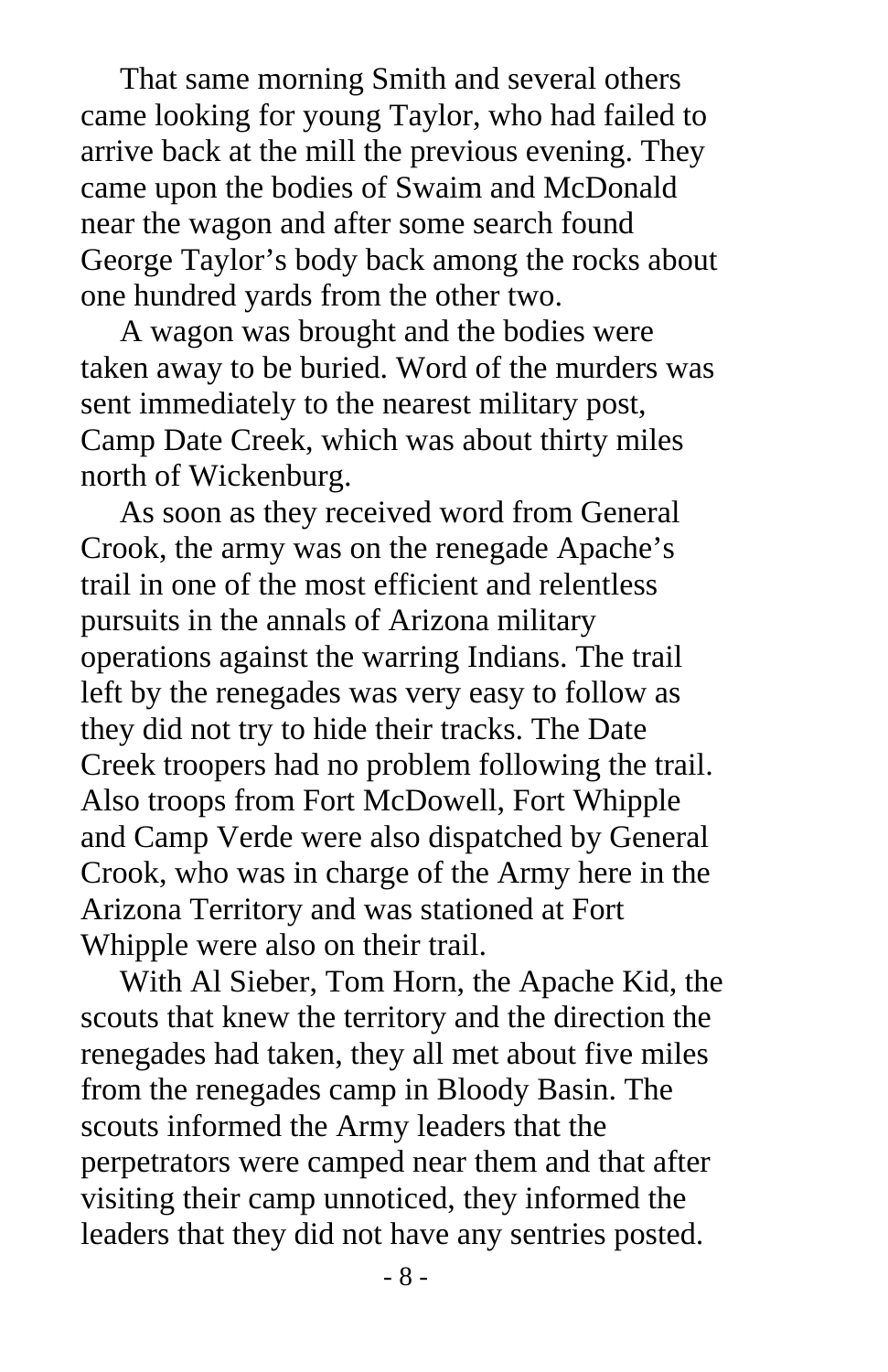There was no doubt according to the scouts that they had the right band of renegades. The size of the trail left indicated there were over two hundred renegades on the run and after the scouts returned from their scouting mission and they assured General Crook these were the correct Apaches.

 A plan by General Crook was set in action and while the renegades slept during the night the troops completely surrounded the renegades and were ready for action by daybreak.

 One of the Indians, who was captured after the battle told the scouts that they were sure they had thrown off any pursuit so when they arrived at Bloody Basin so they did not think it was necessary to post any sentries. They made camp, killed another one of the mules that had been taken from the wagon when they killed Swain and proceeded to cook and eat the beast. After a great dinner they all fell asleep with full stomachs, especially after such long ride they were tired.

 Since they had no sentries posted they were completely unsuspecting when the troops raided their camp at daybreak. The army rushed into the camp at daybreak and caught the renegades still sleeping. Before the renegades even realized what was happening over one hundred of them were slaughtered before they could escape or even put up a weak fight.

 It was reported back to General Crook that the army took no mercy it is said that the area was covered with human bones and skulls some seven years after the battle. Cattlemen that came to the area a few months after the battle reported the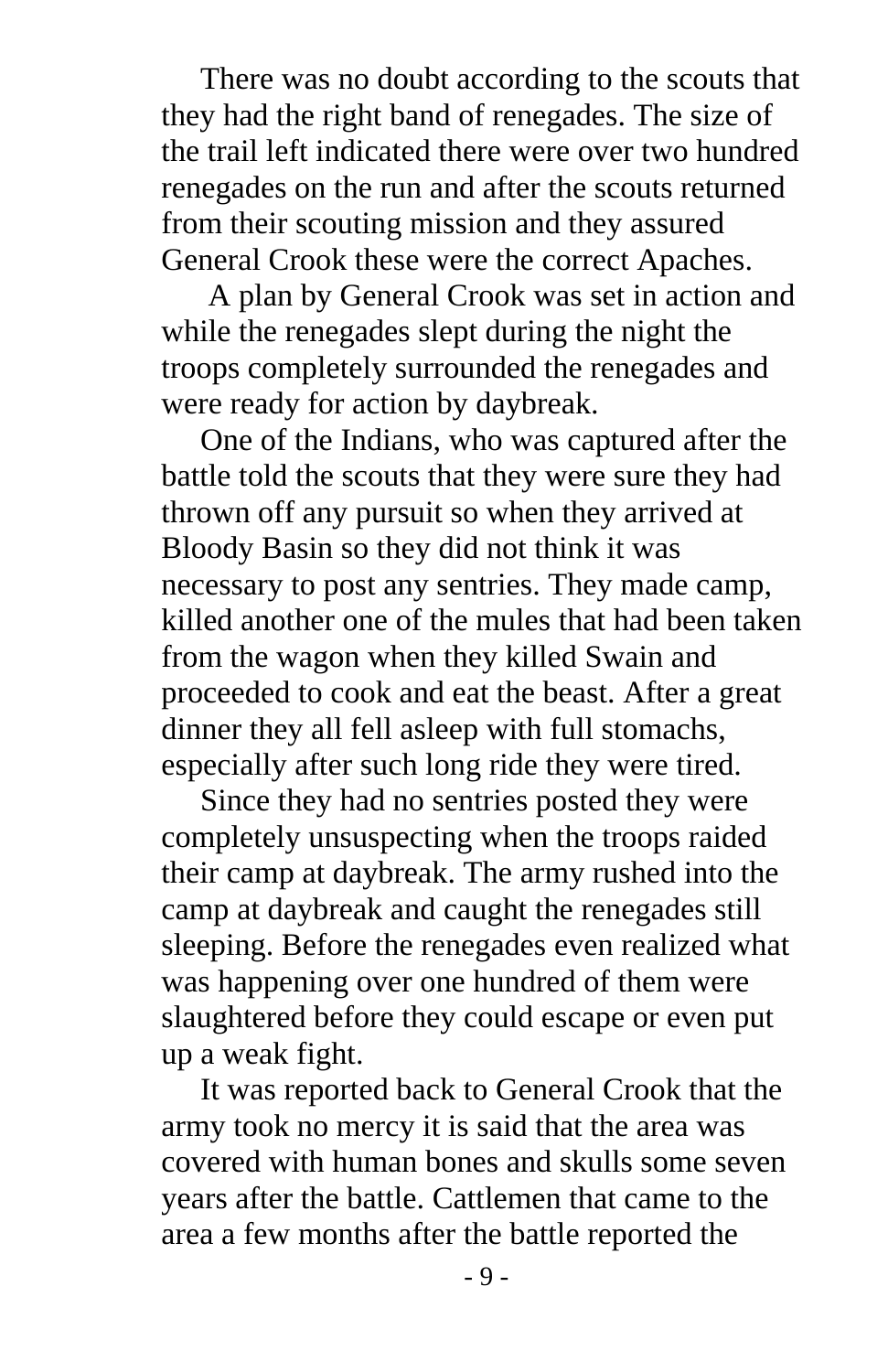butchery that occurred and word spread through the territory that the army would treat renegades the same way they treated their enemies.

 The bodies of these renegades that rotted on that lonely ridge in Bloody Basin were the same ones that so cruelly killed Swaim, Taylor and McDonald and when the word spread through the territory it sent a major message to the rest of the Apache's that they were now in a battle with an equally nasty bunch of Army soldiers that would treat them the same way they treated the whites.

Below is a picture of Bloody Basin. The site of the massacre is on the right below the ridge.



Below is a picture of the Old Sheep Bridge that fords the Verde River where the Bask families that lived in the Mesa area crossed the river to get to their winter grazing land in the Bloody Basin Area. This is where the Bloody Basin Road ends. There